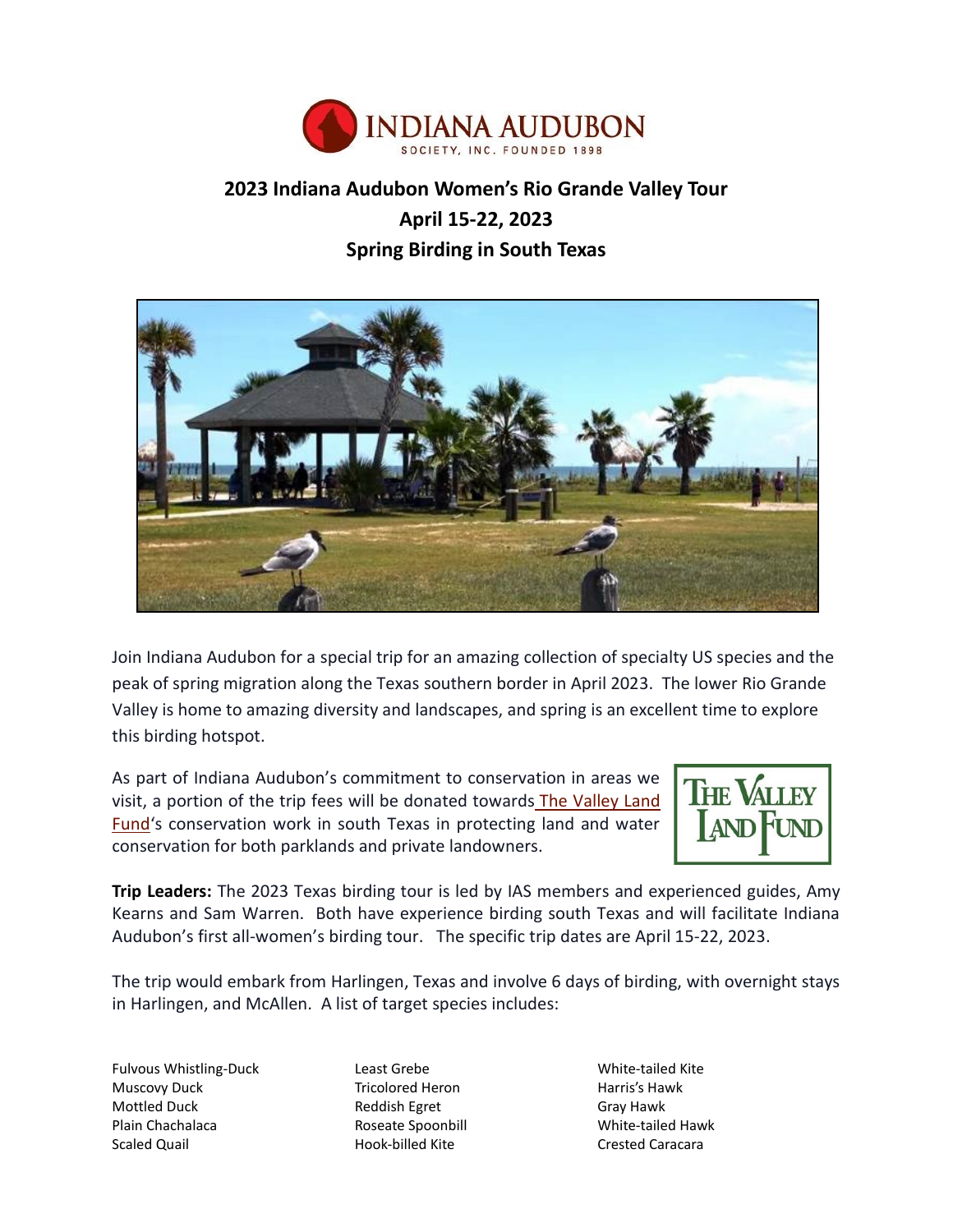Aplomado Falcon Clapper Rail Snowy Plover Wilson's Plover Long-billed Curlew Gull-billed Tern Sandwich Tern Black Skimmer Red-billed Pigeon White-tipped Dove Inca Dove Common Ground-Dove Green Parakeet Red-crowned Parrot Greater Roadrunner Groove-billed Ani

Elf Owl Lesser Nighthawk Common Pauraque Buff-bellied Hummingbird Ringed Kingfisher Green Kingfisher Golden-fronted Woodpecker Ladder-backed Woodpecker Northern Beardless-Tyrannulet Black Phoebe Brown-crested Flycatcher Great Kiskadee Tropical Kingbird Couch's Kingbird Green Jay Chihuahuan Raven

Black-crested Titmouse Verdin Clay-colored Thrush Long-billed Thrasher Curve-billed Thrasher Morelet's Seedeater Olive Sparrow Black-throated Sparrow Pyrrhuloxia Painted Bunting Bronzed Cowbird Hooded Oriole Altamira Oriole Audubon's Oriole Lesser Goldfinch

Lodging for the first and last night of the trip will be at Holiday Inn Express in Harlingen. An itinerary is below.

- **Day 1, Sat:** Arrive in Harlingen, Hugh Ramsey Park (night at Holiday Inn Express Harlingen)
- **Day 2, Sun:** Laguna Atascosa NWR, South Padre Island (night at Holiday Inn Express Harlingen)
- **Day 3, Mon:** Old Port Isabel Rd, Sabal Palm Grove Sanctuary, Brownsville dump, TX 48 wetlands, Boca Chica beach, Oliveira Park, (night at La Quinta Inn & Suites Mission)
- **Day 4, Tue:** Bentsen-Rio Grande SP, Quinta Mazatlan, nocturnal birds (night at La Quinta Inn & Suites Mission)
- **Day 5, Wed:** Estero Llano Grande SP, Edinburgh scenic wetlands, Anzalduas County Park (night at La Quinta Inn & Suites Mission)
- **Day 6, Thurs:** Salineno Wildlife Preserve, Falcon County Park, Falcon State Park, Roma Bluffs, nocturnal birds (night at La Quinta Inn & Suites Mission)
- **Day 7, Fri**: Santa Ana NWR (night at Holiday Inn Express Harlingen)
- **Day 8, Sat:** Birding as time permits, depart from Harlingen

## **Included with the Tour:**

- Tour logistics and guiding by Amy Kearns and Sam Warren.
- Transportation with fuel included throughout the trip.
- All lodging for 8 days, 7 nights.
- All meals starting with dinner on day 1 and finishing with breakfast on day 8.
- All entrance fees to reserves and parks.
- Standard lunch and dinner tips for restaurant wait staff.

## **Not included with the Tour:**

flights to and from the Rio Grande Valley.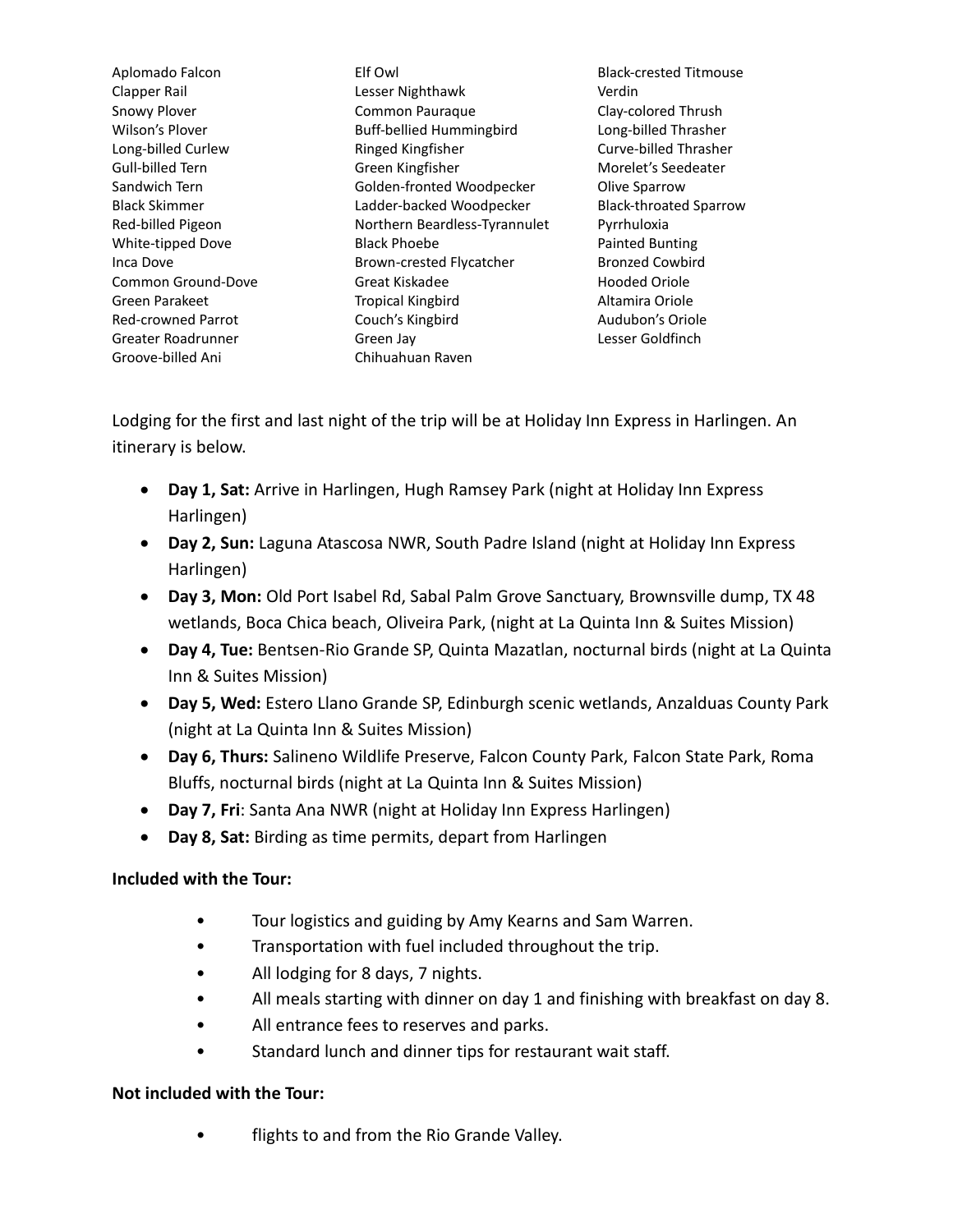- Tips for hotel staff, bird guides and driver, are not included.
- Medical expenses, prescription drugs and other items of personal use.
- Additional services offered in hotels (Spa, massage, etc.)
- Alcoholic beverages and anything else not listed on the menus of restaurants.
- Health and/or trip insurance
- Laundry service
- Souvenirs
- Any other expense or extra tour not listed as included above

Trip is limited to 10 participants. Participants are responsible for all travel to Harlingen before and after the trip. Southwest airlines offers several options to Harlingen from both Indianapolis and Chicago (Midway). All interested participants must register with a \$500 deposit due at registration and must return the signed field trip terms and conditions. Full payment balance due 90 days before trip departure.

## **\$1,895 per person IAS Member. \$1,995 per person non-IAS Member. Single Supplement: \$435**

*\$50 surcharge for credit card payments*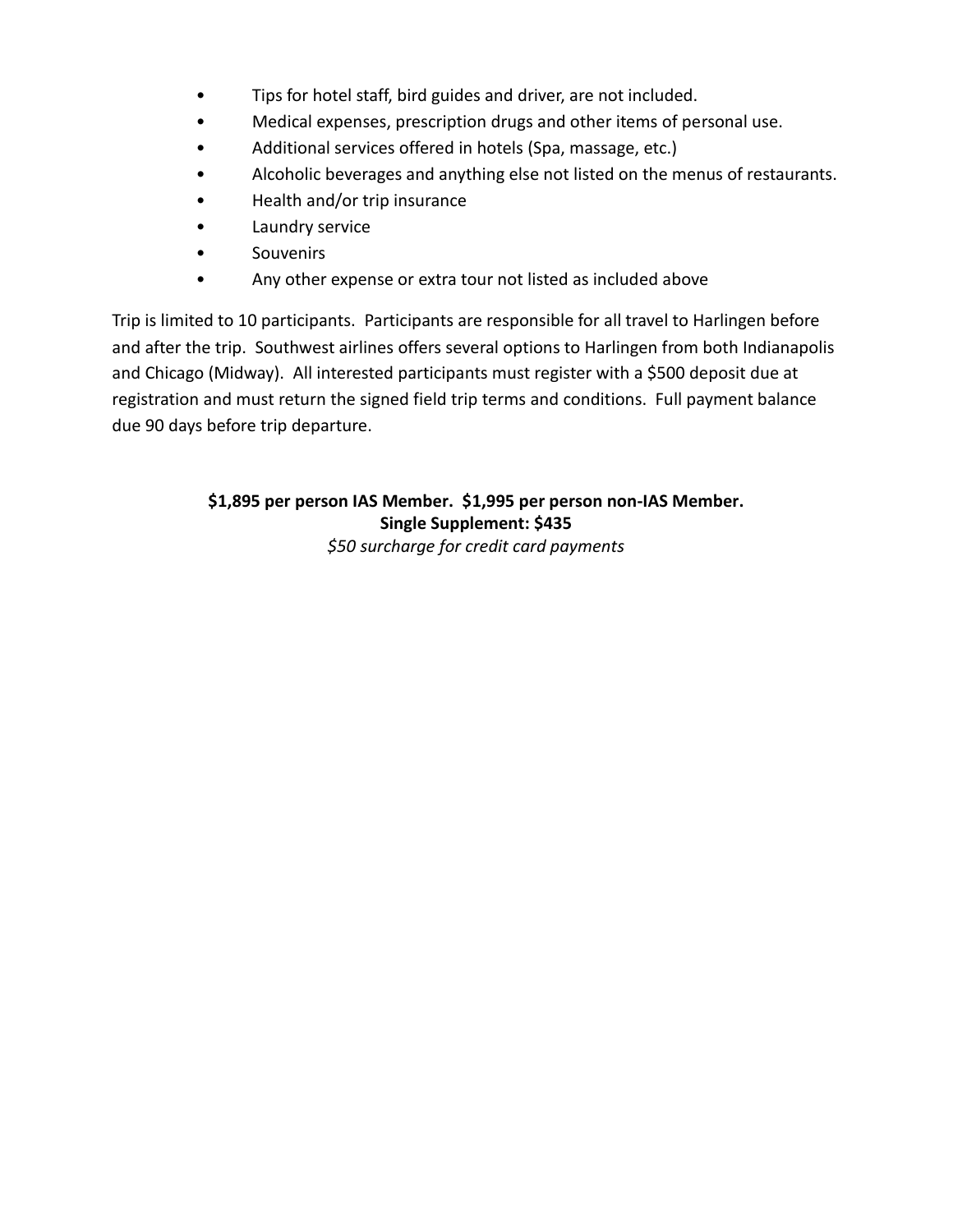

## **INDIANA AUDUBON TERMS AND CONDITIONS**

We believe it is best to begin with a clear written understanding of our respective responsibilities and obligations. Please read the entire document and select "I/we have read and understood these terms and conditions" to continue with the booking process. If you prefer, you can request a paper booking form, fill it out, sign it, and return it by fax or mail. We will not consider your booking confirmed until we receive both your completed booking form and your deposit (or full payment for late bookings). If you have any questions, please feel free to contact us by e-mail at bbumgardner@indianaaudubon.org or by phone at (219)-928-6905 (US & Canada) INDIANA AUDUBON SOCIETY undertakes to create a trip itinerary, to provide a trip leader to guide expeditions, and to arrange for all travel services and accommodation. INDIANA AUDUBON SOCIETY reserves the right to substitute other suppliers of arranged services, and to alter the itinerary when deemed necessary or advisable. The passage contract used by the airline shall constitute the trip participant's sole contract regarding international air travel and is not a contract with INDIANA AUDUBON SOCIETY.

#### TRIP PRICE

The price of the trip includes all accommodation, ground transport as required by the itinerary, tour materials and the service(s) of a leader, entrance fees to parks and reserves mentioned on the itinerary, as well as meals as indicated on the final itinerary. Exclusions to prices are noted on your itinerary or are designated as optional activities. The price represents a complete package; itemization of individual costs is not available. Not included are flights between your home and the tour's starting and ending destinations. Travel expenses such as departure taxes, passports, visas, immunizations, insurance, medical costs, evacuation, optional excursions, room service, minibar, laundry, excess baggage, telephone calls and expenses of a purely personal nature are not included. Any expenses arising from the delay, disruption or extension of a trip due to causes beyond INDIANA AUDUBON SOCIETY'S control are not included. Tips to the Indiana Audubon Society tour leader are not included. If you have questions about what is or is not included in your tour, please do not hesitate to contact us. A special note on trip reports: Our guides write trip reports for many of the tours, but due to time constraints, busy schedules, and other reasons, a trip report cannot be produced for every tour. Indiana Audubon Society cannot guarantee that a trip report will be written for any tour.

#### TRIP PRICE INCREASE

Due to a variety of possible circumstances beyond our control, the total trip cost is subject to change, although this is only as a last resort. Participants will be notified if any changes to the trip cost will be incurred. INDIANA AUDUBON SOCIETY tries its best to anticipate the rising costs of service in every country it operates, but when unexpected increases occur we will reserve the right to increase our price by 10% of the tour price. If greater increases are necessary, participants will be allowed to withdraw from the tour without cancellation penalty. If you wish to avoid the cost of a single room (single supplement), we will attempt to find a roommate for you, but please be aware that this is not always possible, and if we are unable to find a suitable roommate for you, you will be required to pay the single supplement. Please note rooming preferences will be honored to the best of our ability, but not guaranteed. In some locations, such as remote field stations or very small lodges, single rooms may not be available, and sharing arrangements need to be accommodated. Whenever INDIANA AUDUBON SOCIETY is aware of these situations, participants will always be informed prior to booking. When unexpected sharing must occur (particularly in remote locations where communication is difficult) the lack of availability at a particular hotel or lodge is usually not notified to us in advance and is only discovered on arrival. Under these circumstances, your leader(s) will do their best to accommodate the group's preferences.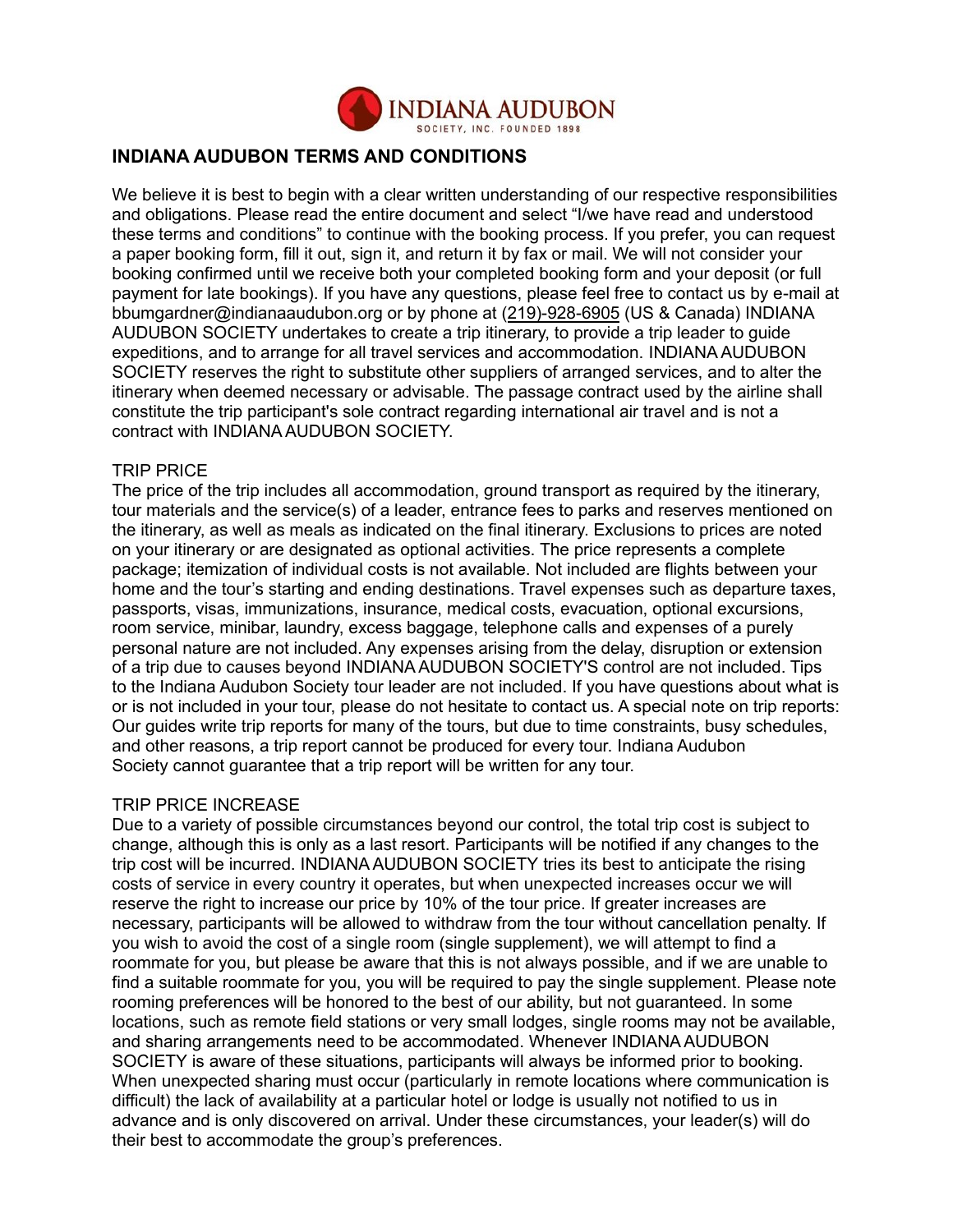#### RESERVATIONS and PAYMENTS

To secure your reservation, we require a deposit as well as the signing of the booking form including the assumption of risk and liability release, either electronically or handwritten on a paper form. DEPOSITS ARE NON-REFUNDABLE IF YOU DECIDE TO CANCEL YOUR TOUR. If INDIANA AUDUBON SOCIETY cancels a tour, deposits are almost always refundable; please refer to the section on CANCELLATIONS below. INDIANA AUDUBON SOCIETY reserves the right to refuse or decline bookings for any reason whatsoever, at its sole discretion. A booking is accepted only from the date that INDIANA AUDUBON SOCIETY has confirmed acceptance in writing and received your booking form and payment. Only at this point does the contract between the participant and INDIANA AUDUBON SOCIETY come into existence. If payments are not received according to the payment schedule outlined in the invoice, INDIANA AUDUBON SOCIETY reserves the right to treat these bookings as canceled and charge cancellation fees as outlined in this booking form. For tours to all international destinations, the full balance is due 90 days prior to the starting date of the tour. Payments for bookings made less than 90 days prior to departure are due in full at the time of booking. We accept payments by check, bank draft, or bank-to-bank (wire) transfer. Credit cards payments may require additional credit card processing fees and must be paid by participant if this is the preferred method of payment. All checks must be in US dollars and drawn on a US bank. For payments by wire transfer, you must instruct your bank to cover all bank charges involved in sending the wire. In many instances, an intermediary bank will deduct additional charges, which are deducted from the total that is transmitted to our account. If this is a small amount (US\$25 or less), we will absorb it, but if the charges are more than US\$25, INDIANA AUDUBON SOCIETY will invoice you for the charges.

#### **INSURANCE**

All trip participants are responsible for their own personal travel insurance to cover accident, medical expense, evacuation, repatriation, and loss of effects. We suggest you check your health policy to determine if it provides any overseas coverage (most do not). In addition, we strongly recommend trip cancellation/interruption coverage. We cannot stress how important this is to protect your investment. Please note that most traveler insurance companies require policies to be purchased within a short period following booking, depending on the insurer, so bear this in mind when booking and applying for travel insurance.

#### CHANGE OF ITINERARY or LEADER

INDIANA AUDUBON SOCIETY reserves the right to make tour changes if the need should arise due to unforeseen circumstances or for safety reasons. If the trip leader/guide determines it is best to deviate from the activities described in the trip program, he/she will make reasonable efforts to substitute an activity of comparable interest and satisfaction to the trip participants. If significant changes are necessary prior to the start of any tour, participants will be informed. If a change of itinerary or operation mode is imposed upon us for any reason, such as airline strikes, weather or political unrest, the additional costs, whatever these may be, shall be the participants' responsibility. Finally, INDIANA AUDUBON SOCIETY reserves the right to reassign or substitute any of its leaders to any tour.

#### GROUP SIZE

A suitable maximum group size to enjoy a tour will depend very much upon the location and type of habitats visited. The tour pages on the Indiana Audubon Society website state the maximum group size for each tour, or you may contact us and ask. All but a very few of our tours are limited to 8-12 participants and one leader. When there are more than 12 participants a second leader will be provided at no additional charge.

#### MEDICAL CARE

All applicants with medical problems that could interfere or limit participation in the tour, or with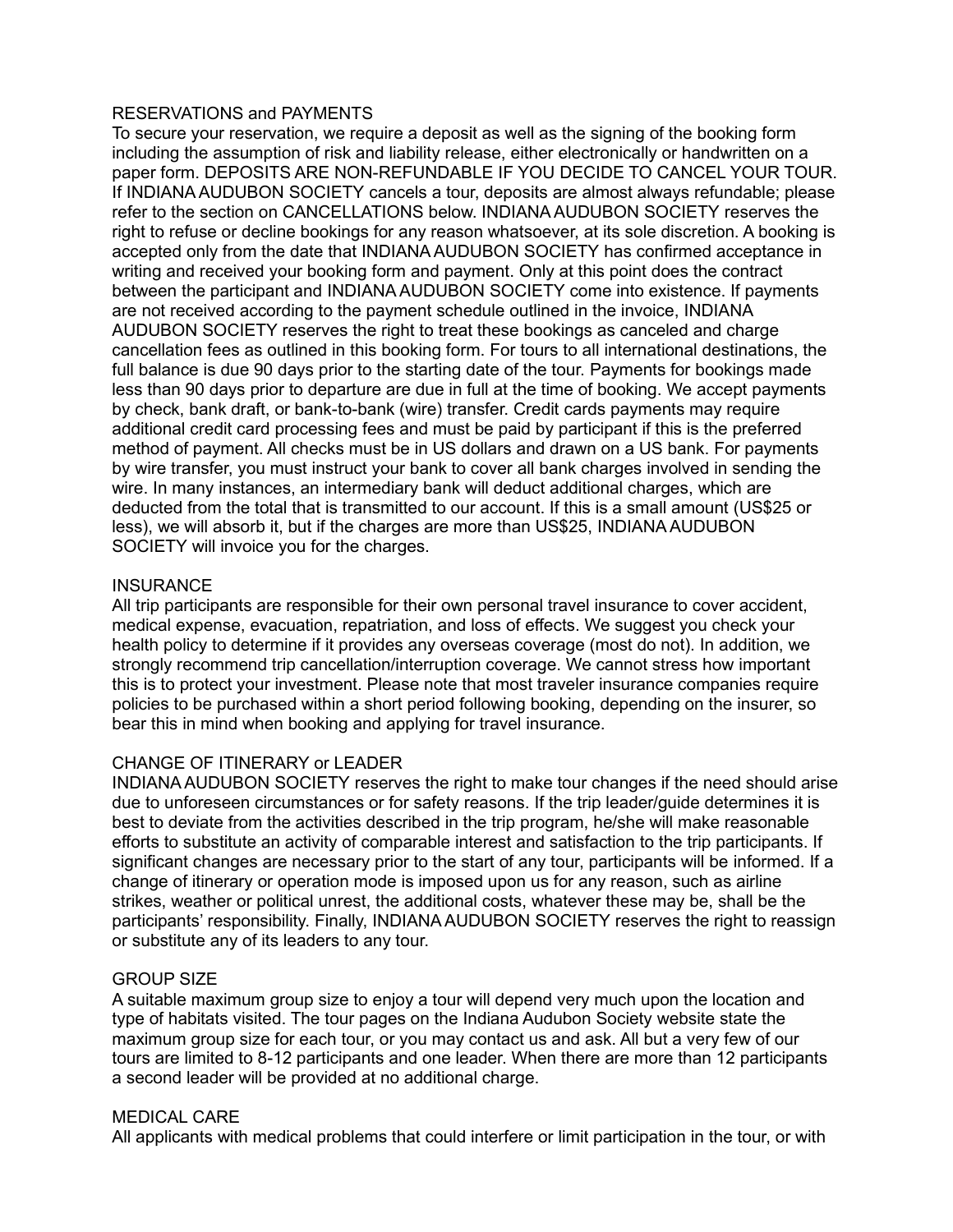communicable diseases, are required to make them known to us. The trip leader/guide has the right to disqualify anyone at any time from certain activities, if he/she has reason to believe that the person is not capable of safely participating in the activity. INDIANA AUDUBON SOCIETY makes no representation that there will be a doctor on any trip, and we assume no liability whatsoever regarding provision of medical care. If a participant is injured or becomes ill, INDIANA AUDUBON SOCIETY or the trip leader/guide may, at the participant's cost, arrange medical evacuation or other emergency services.

#### RESTRICTIONS AND PARTICIPATION

Our tours do not normally entail very strenuous activity but, if this cannot be avoided, it will be made clear in the tour details. Nevertheless, participants must be able to complete moderate walks of several miles a day, sometimes on uneven or slippery surfaces, to participate fully in the activities of the tour. To cater for the needs of all clients, our tours sometimes involve long days in the field and traveling long distances.

#### AUTHORITY OF TRIP LEADER/GUIDE

Please let the trip leader/guide know of any problems or dissatisfaction; he/she will usually be able to remedy the situation. If a schedule change is necessary, he/she will ordinarily consult with trip participants. However, on matters relating to the safety and proper conduct of the trip, the leader's decision is final. INDIANA AUDUBON SOCIETY accepts no responsibility for a participant who breaks the laws or regulations of any country visited, who is judged detrimental to the safety or welfare of others on the trip, or whose behavior impedes the operation of the trip or the rights, welfare or enjoyment of other trip participants. Such a person may be asked to leave the trip and INDIANA AUDUBON SOCIETY shall not be liable for any additional expenses incurred by a person excluded from further participation on a trip, including, but not limited to, ground costs and airfares.

#### TRAVELER'S RESPONSIBILITY

Trip participants' responsibilities include: selecting a trip appropriate to their interests and abilities; determining that destinations and activities are appropriate for them; determining that they are in sufficient health and fitness to undertake the trip and activities along the way; acquiring necessary passports, visas and immunizations; securing adequate insurance coverage; bringing appropriate clothing and equipment; passing through customs. Participants are responsible for the fate of all personal belongings they choose to bring on the trip.

#### **DOCUMENTATION**

For tours outside of your country of citizenship, a passport valid for six months after the date of completion of your international travel is required for all trips. Many countries require foreign visitors to obtain a visa before they can enter the country. It is the responsibility of the traveler to determine their visa requirements for all destinations and countries visited within a tour, though INDIANA AUDUBON SOCIETY can help you with this upon request.

#### CANCELLATION BY TRAVELER

We require written notice of cancellation (email or fax), which is effective upon receipt by us. If you need to cancel your booking, you must inform us immediately via email or fax and we will confirm your cancellation. Based on the date that we acknowledge your cancellation notice, cancellation fees will apply per person. This policy and fee schedule also applies to pre-trip and post-trip extensions as well as any transfers from one tour extension to another. For cancellations of all other tours received 90 days or more prior to the first day of the tour, your cancellation fee will be your deposit. For cancellations of all other tours received 89 days or less prior to the first day of the tour, your cancellation fee will be the full cost of the tour. Please note that bank charges may be deducted from the refund you receive. INDIANA AUDUBON SOCIETY cannot waive or reduce cancellation fees, so it is highly recommended that you purchase trip cancellation/interruption insurance.